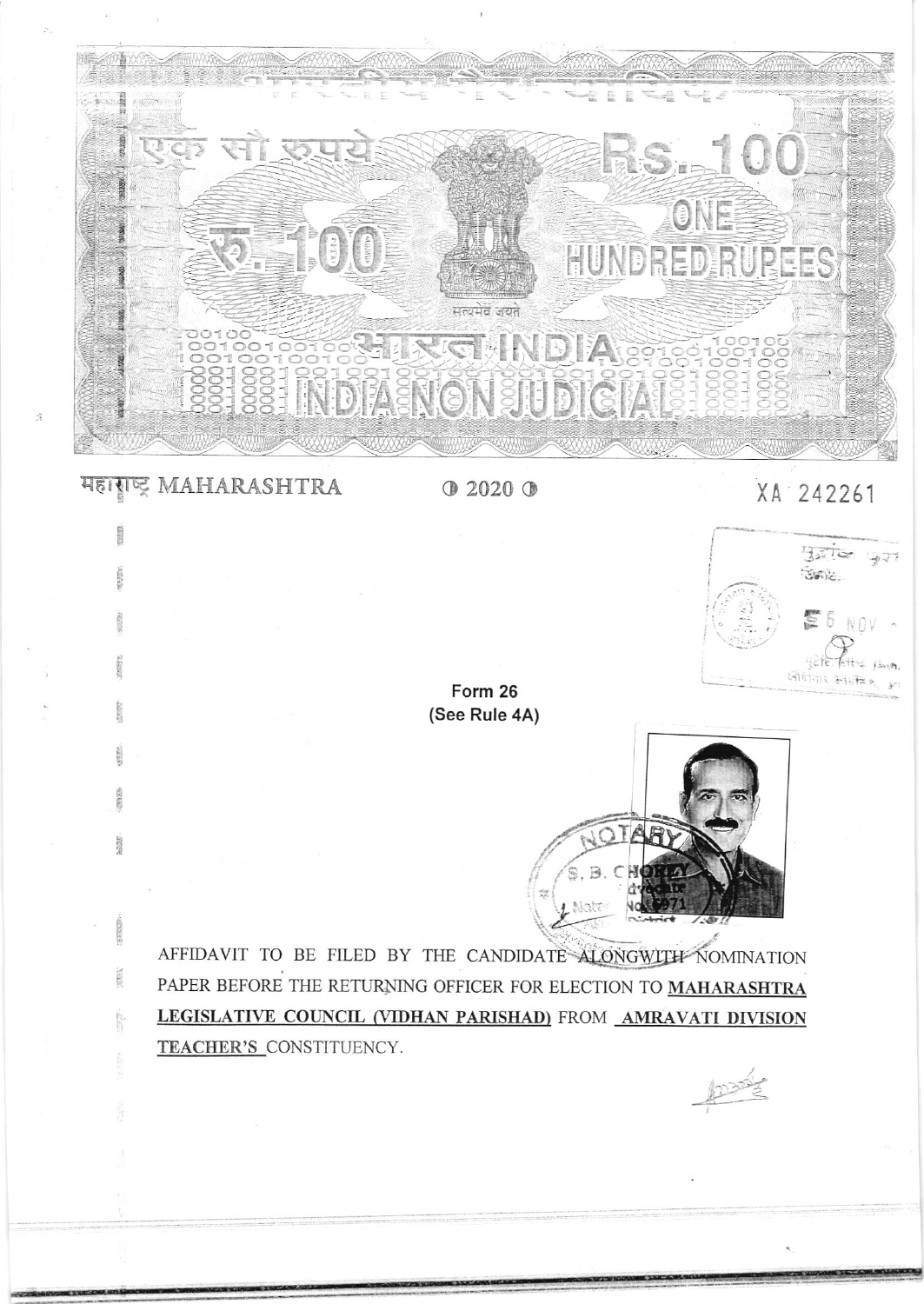फ़क्त प्रतिज्ञापक्रासाठी (अनुच्छेद ४) Only For Affidav ticle,

 $2 -$ 

 $\begin{array}{c} \vdots \\ \vdots \\ \end{array}$  $37/26/6$  $319/$ Ã  $\sigma$  $\mid$ 'सुहांक विकट मेंच्या पार्टी पोटा रही कहा  $\;$ (Stamp Purchase 's Name Place of residence) 1976 The Company of the Company of the Company of the Company of the Company of the Company of the Company of the Company of the Company of the Company of the Company of the Company of the Company of the Company of the Com  $37411$  $\boxed{\text{Spin}(2)}\quad \text{Spin}(2)$ (Strang Fund and solign Date) Yoges: A./Thakur, S. V. Akoja. L. No. 1/2001.  $\dot{\mathcal{L}}$ ATTESTED BEFORE ME Km . B. CHOREY  $\mathbb{R}^-$ CHORE MOTARY Sa No. 6974 New y 24 readices bond 1 Vincel Pl desir in the name of Dofter streamliky. A time that this is an account is is started rank and that the enginess of my efficient ses mue. Signature of Deponem After Attestation continued by Add Bleedo who is known to me personally Certified that this documents containts Wester Pages from 1 to 2 E 9 NOV 2020  $\leq$  BD

NOTARIAL NOTARIAL NOTARIAL NOTARIAL NOTARIAL